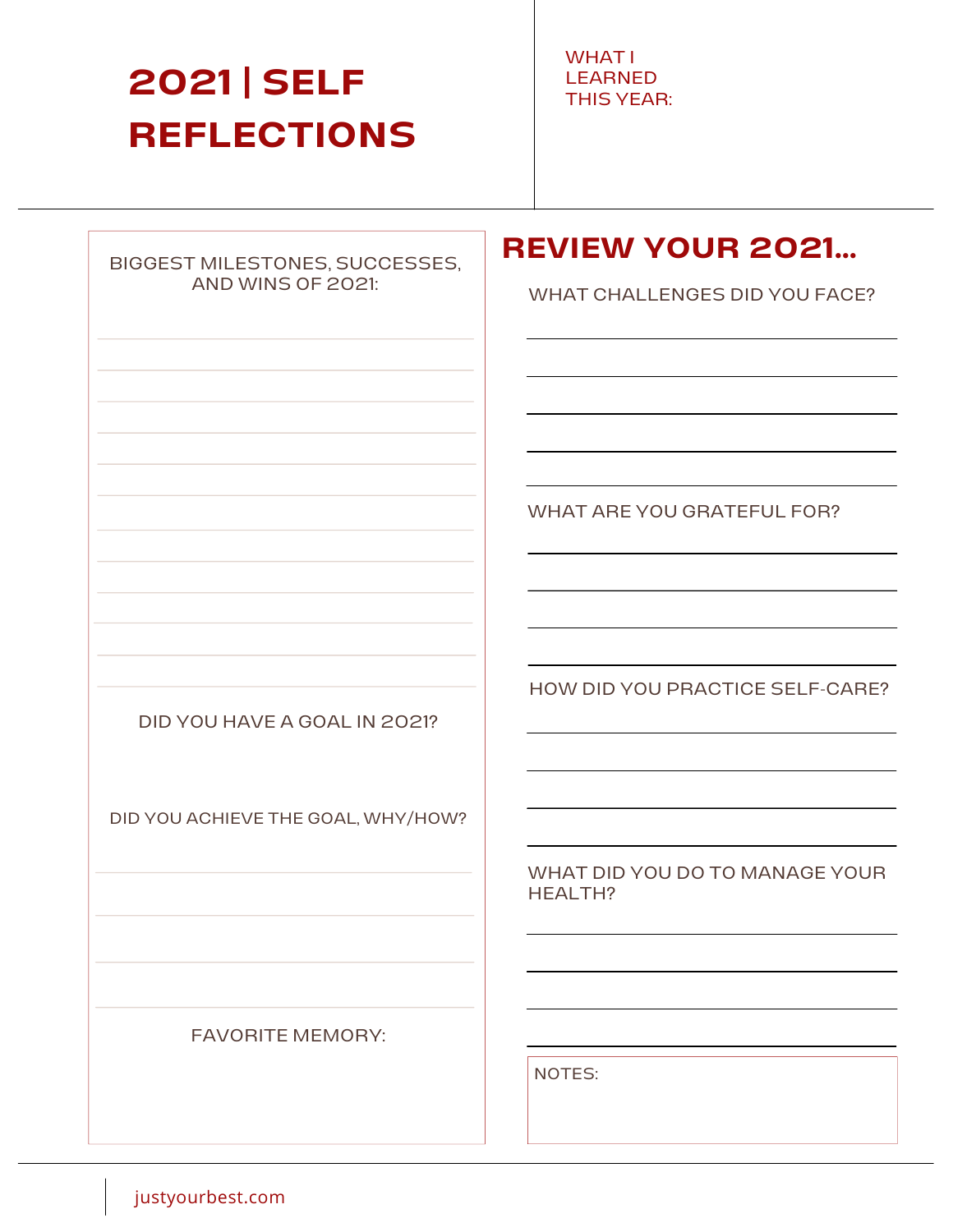year **just your best**

## **2022 | VISION**

**WHAT IS YOUR GOAL THIS YEAR?**

WHAT DOES THIS GOAL MEAN TO YOU?

WHAT WILL HAPPEN IF YOU SUCCEED?

WHAT DO YOU NEED TO DO TO SUCCEED?

WHAT WILL YOU DO WEEKLY TOWARD THIS GOAL?

HOW WILL YOU KEEP YOURSELF MOTIVATED?

WHO WILL BE YOUR SUPPORT?

WHEN DO YOU PLAN TO ACHIEVE YOUR GOAL?

MOTIVATION:

justyourbest.com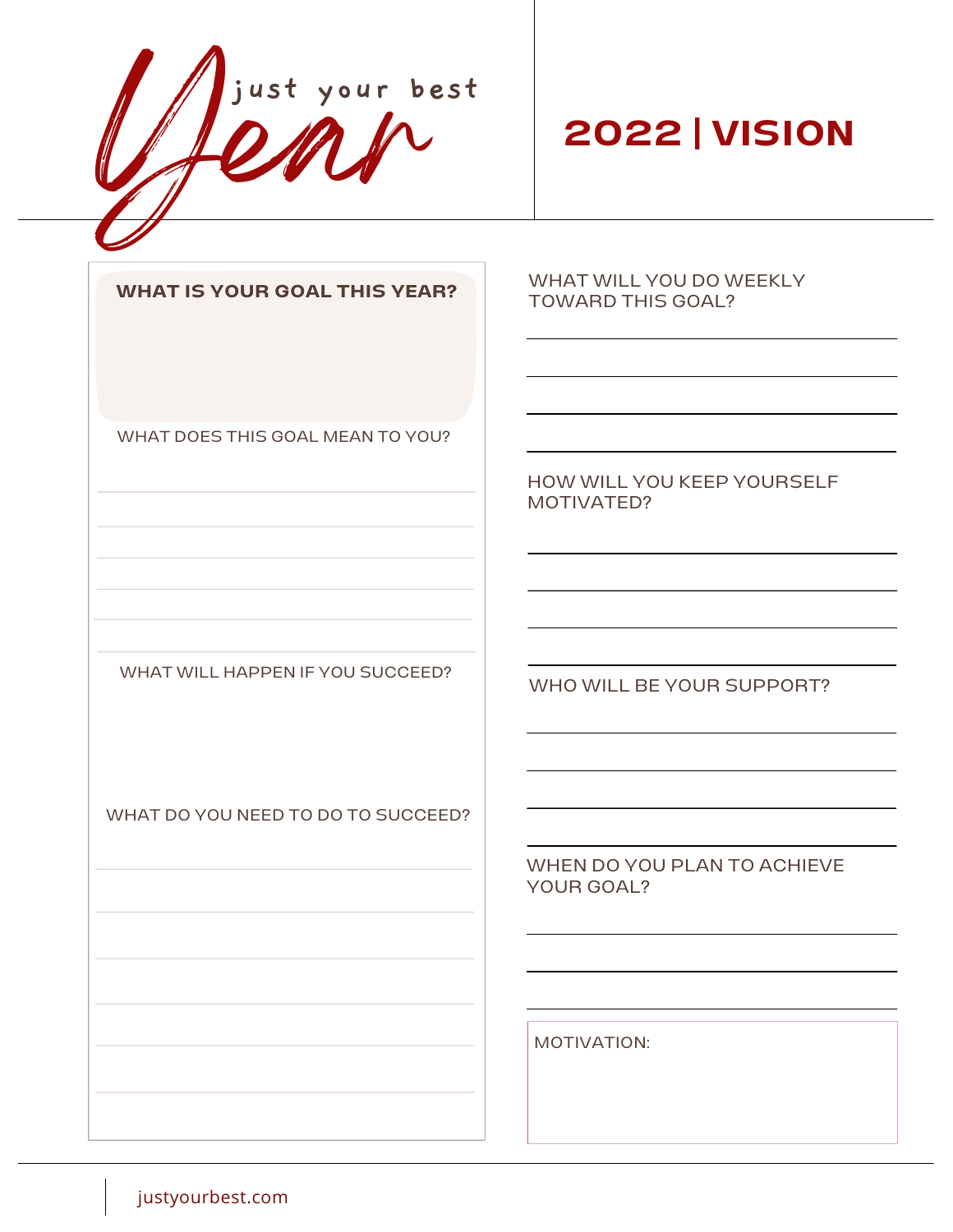## **WEEKLY TRACKER**

#### Meal 1:  $\sum$  Meal 2:  $\sum$  Meal 3: Meal 4: Meal 5: Meal 6: Activity:  $\bigcirc$  $\longmapsto$  $\supseteq$  Me  $\blacksquare$  $\mathcal{Q}$  Meal 2: Meal 1: Meal 3: Meal 4: Meal 5: Meal 6: Meal 1: Meal 2:  $\geq$  Meal 3: Meal 4: Meal 5: Meal 6:  $\Box$  $\bigcap_{\alpha\in\mathbb{N}}\mathbb{N}$ e Meal 1: Meal 2: Meal 3: Meal 4: Meal 5:  $\longleftarrow$ Meal 6:  $\mathbb{I}$  $\Box$ RSMeal 1: Meal 2:  $\Box$  Meal 3: Meal 4: Meal 5: Meal 6:  $\Xi$ Meal 1: Meal 2:  $\omega$  Meal 3: Meal 4: Meal 5: Meal 6:  $\prec$  $\leftarrow$  T Meal 1:  $\mathsf{\Sigma}$  Meal 2:  $\omega$  Meal 3: Meal 4: Meal 5: Meal 6:  $\Box$ Today's Bests: WHAT IS YOUR INSPIRATION THIS WEEK?

WHAT IS YOUR REWARD?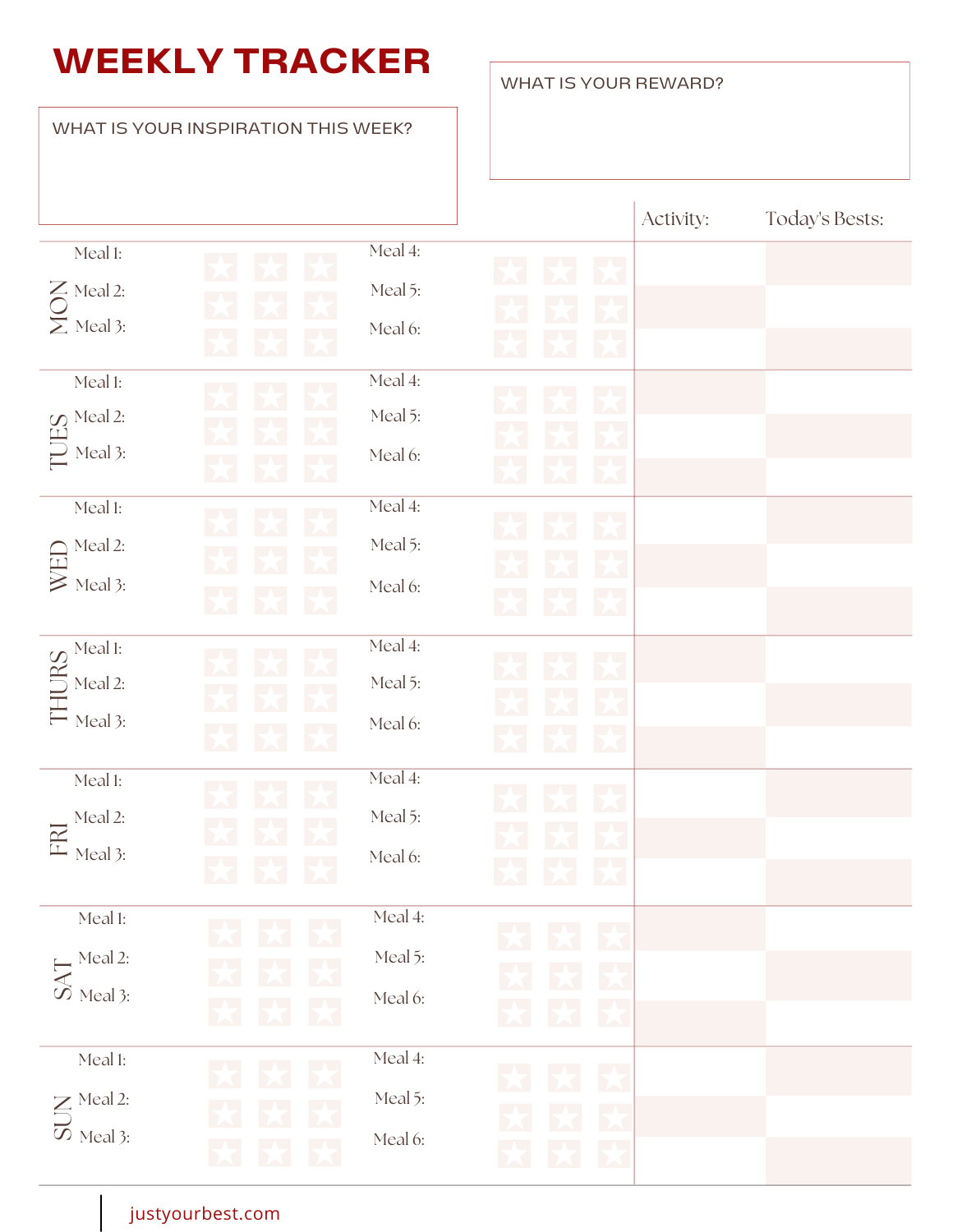| just your best                           |                                   |  |                                   |  |                        |          |
|------------------------------------------|-----------------------------------|--|-----------------------------------|--|------------------------|----------|
|                                          |                                   |  | 2022                              |  |                        |          |
|                                          | justyourbest.com<br>SUNDAY MONDAY |  | TUESDAY WEDNESDAY THURSDAY FRIDAY |  |                        | SATURDAY |
|                                          |                                   |  |                                   |  |                        |          |
|                                          |                                   |  |                                   |  |                        |          |
|                                          |                                   |  |                                   |  |                        |          |
|                                          |                                   |  |                                   |  |                        |          |
|                                          |                                   |  |                                   |  |                        |          |
|                                          |                                   |  |                                   |  |                        |          |
|                                          |                                   |  |                                   |  |                        |          |
|                                          |                                   |  |                                   |  |                        |          |
|                                          |                                   |  |                                   |  |                        |          |
|                                          |                                   |  |                                   |  |                        |          |
|                                          |                                   |  |                                   |  |                        |          |
|                                          |                                   |  |                                   |  |                        |          |
|                                          |                                   |  |                                   |  |                        |          |
|                                          |                                   |  |                                   |  |                        |          |
|                                          |                                   |  |                                   |  |                        |          |
|                                          |                                   |  |                                   |  |                        |          |
|                                          |                                   |  |                                   |  |                        |          |
|                                          |                                   |  |                                   |  |                        |          |
| PERSONAL GOALS FOR THE MONTH MOTIVATION: |                                   |  |                                   |  |                        |          |
| $#2$ $#3$<br>#                           |                                   |  |                                   |  |                        |          |
| ACTION PLAN: ACTION PLAN: ACTION PLAN:   |                                   |  |                                   |  | <b>SELF-CARE GOAL:</b> |          |
|                                          |                                   |  | $\bullet$                         |  |                        |          |
|                                          |                                   |  |                                   |  |                        |          |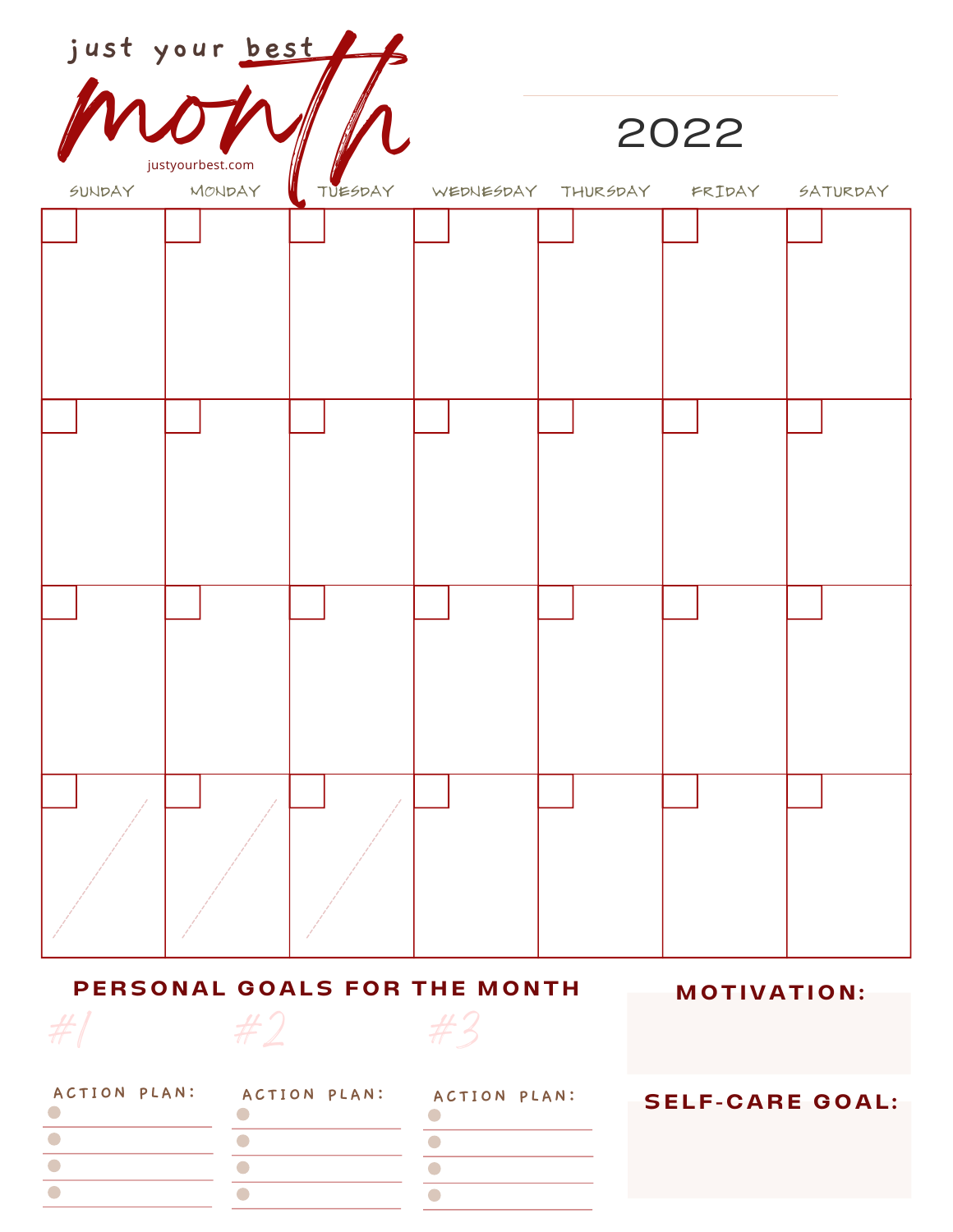



#### **H I G H L I G H T S**

WHAT AM I MOST THANKFUL FOR THIS YFAR?

WHAT WAS THE MOST MEMORABLE PART OF THIS YEAR?

WHAT SHOULD I CHANGE FOR THE BEST NEW YEAR?

#### **W H A T D I D I L E A R N T H I S Y E A R ?**

#### BEST ACHIEVEMENTS/SUCCESSES IN 2021:

PERSONAL GOALS FOR MY BEST NEW YEAR: